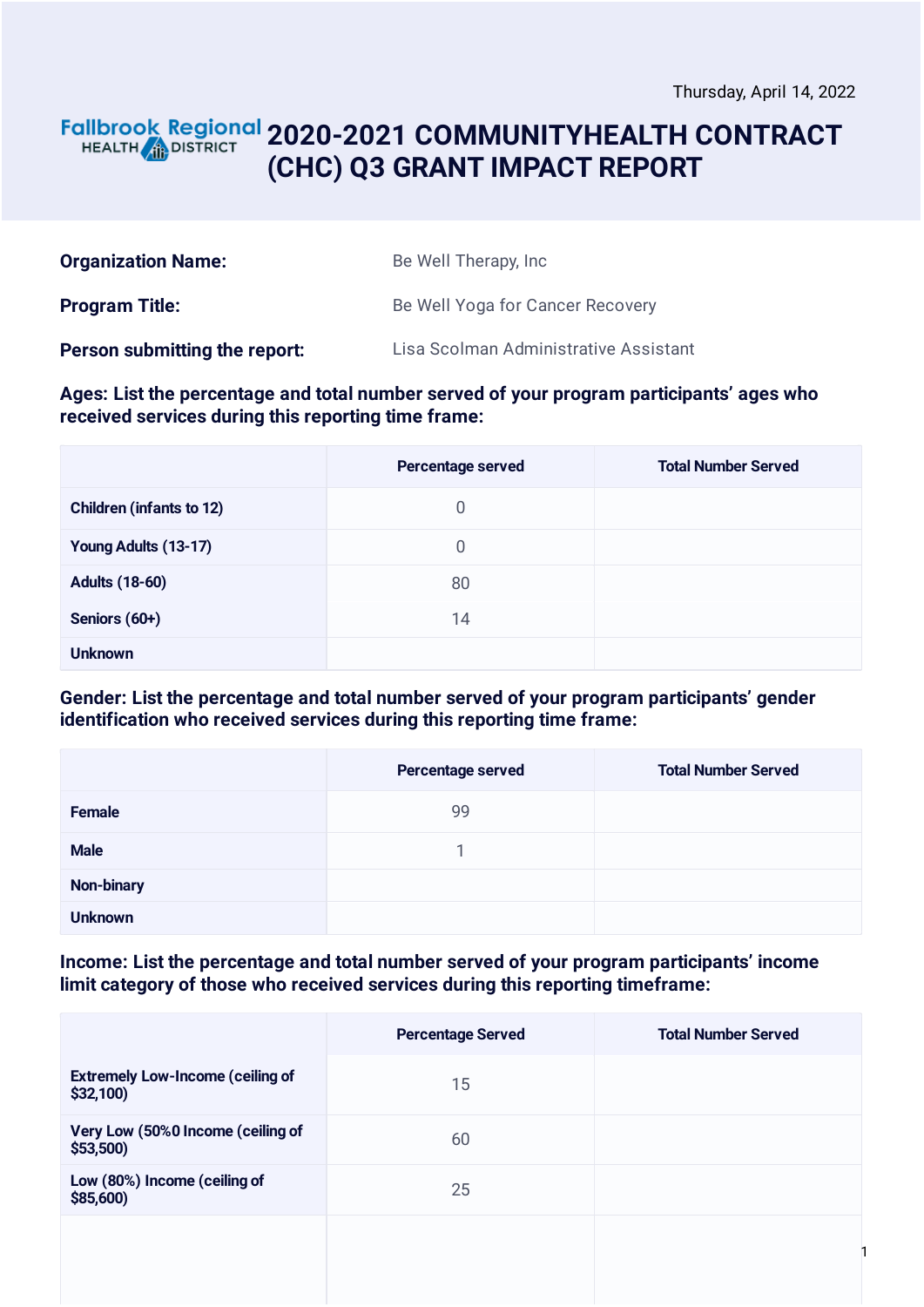|                                  | <b>Percentage Served</b> | <b>Total Number Served</b> |
|----------------------------------|--------------------------|----------------------------|
| <b>Higher than listed limits</b> |                          |                            |
| <b>Unknown</b>                   |                          |                            |

**How many District residents directly benefited (participant/client)from this program in this reporting quarter?** 10

# **GOALS & OBJECTIVES**

#### **Please provide the Goal 1 statement from your application. Discuss the actions within each objective and provide your outcome data accordingly.**

GOAL 1: To improve the health and well being of cancer survivors by providing Yoga and mindfulness practices that compliment traditional therapies thereby providing optimal physical and mental healing for the recovering patient as well as to their caregivers and support structure.

Our 1st objective will be to increase the number of program participants in our FRHD Yoga and Mindfulness for Cancer Recovery classes to greater than the number enrolled and participating pre-Covid.

OUTCOME: Our in person classes still have still not grown to preCOVID numbers, despite Covid numbers going down. Our in person class varies from 2-5 attendees per class. We continue to offer the zoom classes.

#### **Please provide the Goal 2 statement from your application. Discuss the actions within each objective and provide your outcome data accordingly.**

GOAL 2: Our second objective is to provide one on one socially distanced sessions for those survivors who have been unable to attend our virtual classes due to a lack of internet or who do not yet feel comfortable attending public classes once resumed. We will target holding 2-3 private sessions per month.

OUTCOME: Private sessions have proved to important and we continue to have 2/month. We hope to continue to grow these until people feel more comfortable to attend the in person classes.

# **PARTICIPANT SUCCESS STORY**

#### **Participant Success Story:**

Gloria Towers is 78 yrs old. She is recovering from breast cancer and has arthritis. She states that: "Since coming to Be Well Yoga classes for Cancer Recovery, not only do I feel better emotionally, but also my bones feel stronger and my arthritis hurts less. Gloria Towers

gtowrs@gmail.com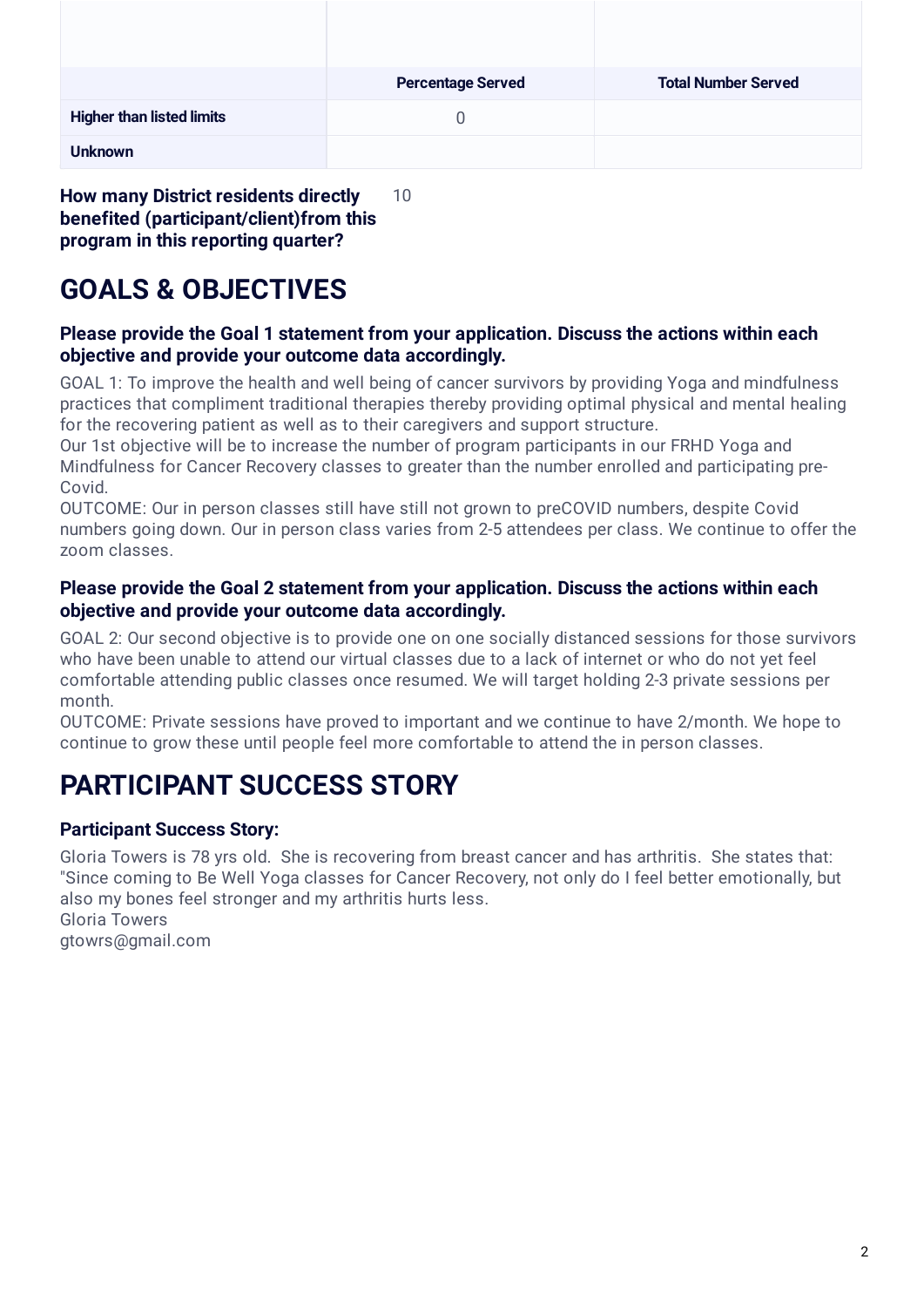**Participant Success Story:**



## **ACKNOWLEDGEMENT**

**Please describe how the Fallbrook Regional Health District's Community Health Contract - Grant investment toward this program was acknowledged during this reporting timeframe.**

Be Well Therapy shared a post via Instagram and Facebook, as well as via email to our followers/fans.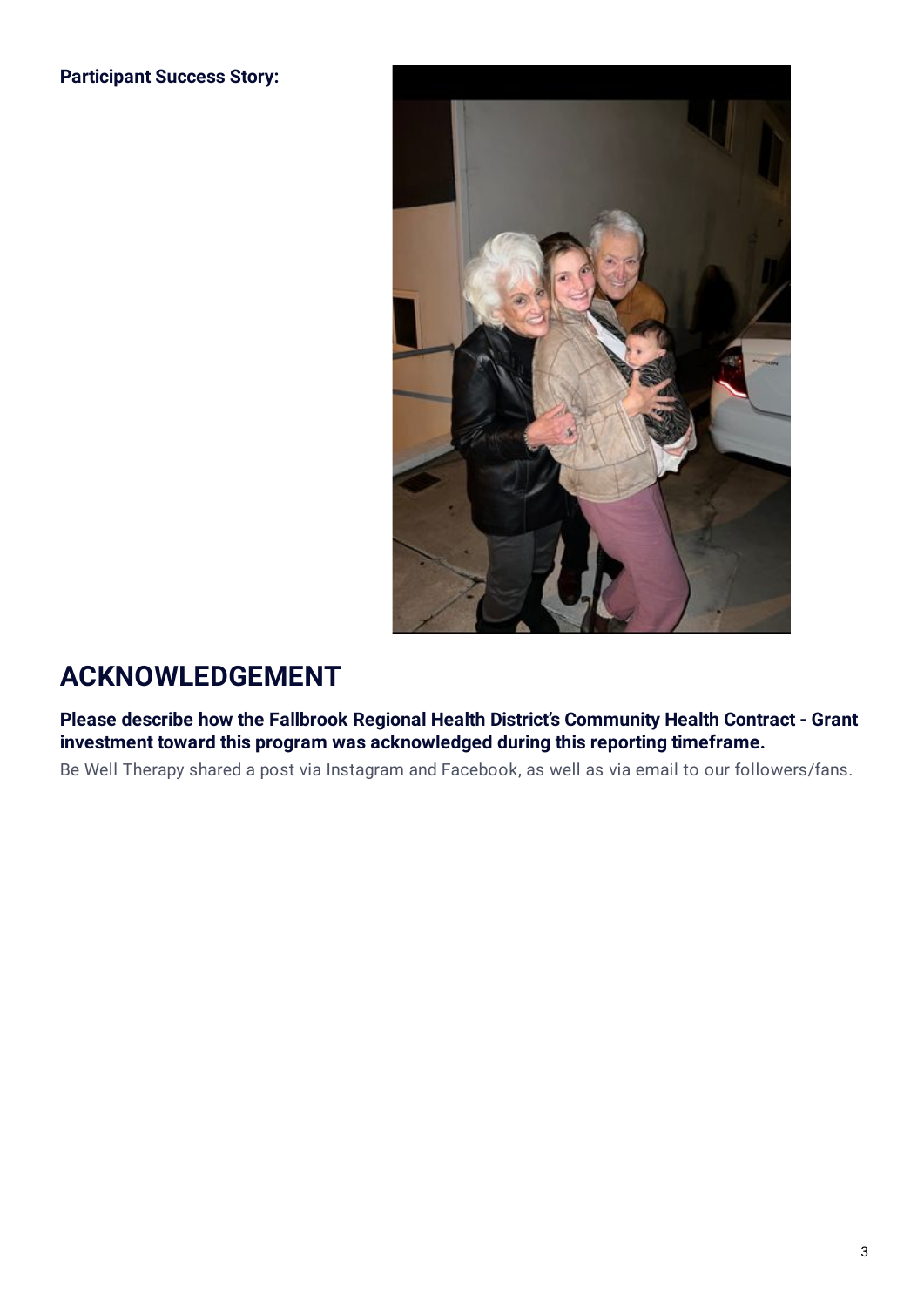**Please upload one example of how the District's support for this program was publicly acknowledged.**



### **BUDGET**

**Please upload a copy of the program budget you submitted with the application. Fill in the Q3 column demonstrating the current utilization of grant funds.**



**Please explain any significant differences in budget or services during this quarter. What if any changes were made to address programming challenges.**

No differences to report